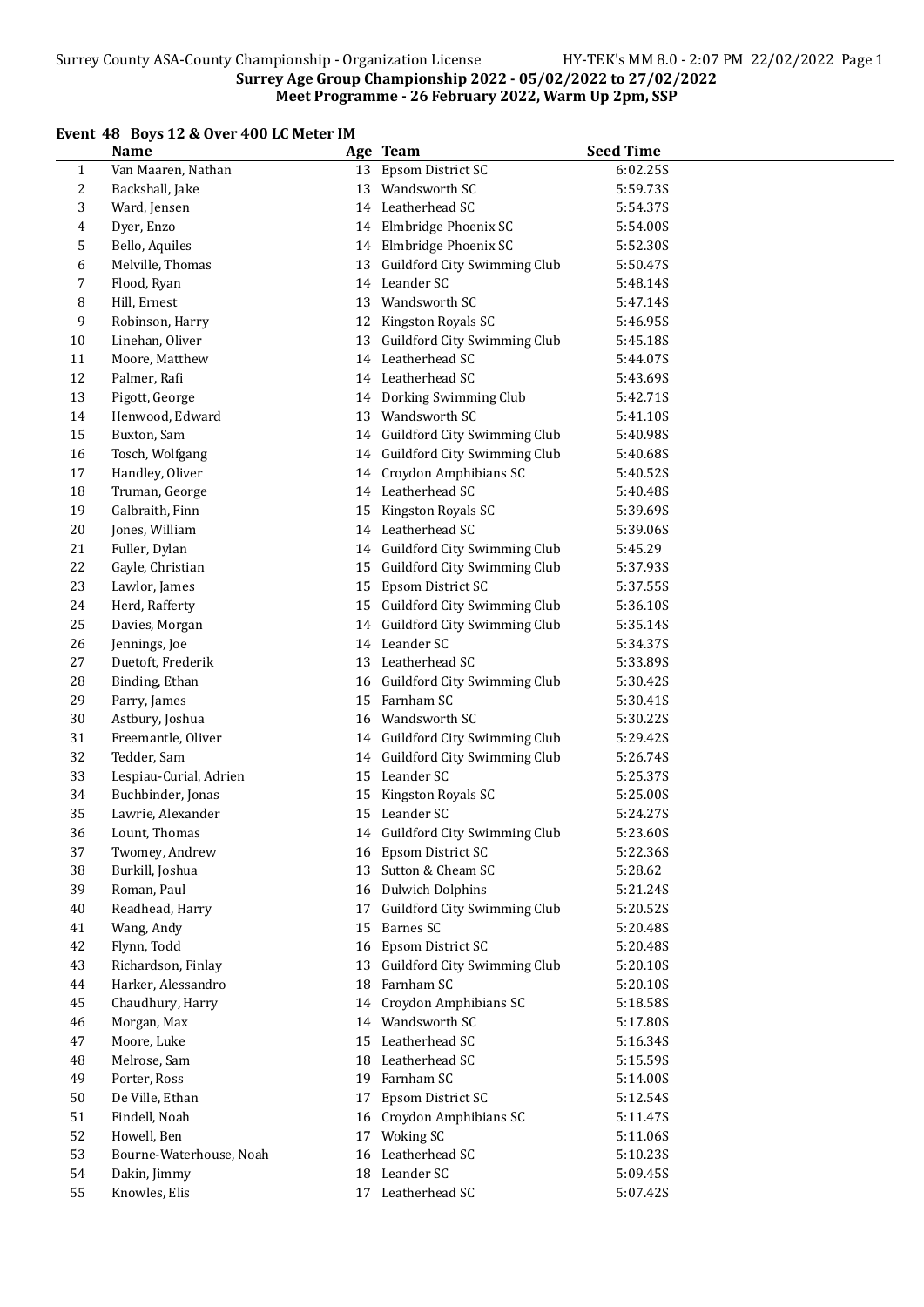### Surrey Age Group Championship 2022 - 05/02/2022 to 27/02/2022 Meet Programme - 26 February 2022, Warm Up 2pm, SSP

#### Event 48 ... (Boys 12 & Over 400 LC Meter IM)

| 56 | Clarke, Charlie    |    | 15 Guildford City Swimming Club | 5:05.81S |
|----|--------------------|----|---------------------------------|----------|
| 57 | Pickering, Jamie   |    | 16 Guildford City Swimming Club | 5:03.78S |
| 58 | Readhead, Joseph   | 16 | Guildford City Swimming Club    | 5:01.89S |
| 59 | Fallon, Daniel     | 17 | Epsom District SC               | 4:57.12S |
| 60 | Wilson, Daniel     | 16 | Guildford City Swimming Club    | 4:56.32S |
| 61 | Cinpoes, Pip       | 15 | Kingston Royals SC              | 4:56.08S |
| 62 | Orpin, Aidan       | 14 | Sutton & Cheam SC               | 4:55.09S |
| 63 | Reeve, Nathaniel   |    | 16 Woking SC                    | 4:55.07S |
| 64 | Brooks, Maxwell    | 19 | <b>Dulwich Dolphins</b>         | 5:00.44  |
| 65 | Ridgley, Samuel    | 18 | Dulwich Dolphins                | 4:59.33  |
| 66 | Irvine, William    | 17 | Sutton & Cheam SC               | 4:52.15S |
| 67 | Brockdorff, Felix  | 16 | Guildford City Swimming Club    | 4:51.75S |
| 68 | Young, Michael     | 18 | Guildford City Swimming Club    | 4:50.08S |
| 69 | Wimble, Callum     | 19 | Guildford City Swimming Club    | 4:44.45S |
| 70 | Christie, Justin   | 16 | Leatherhead SC                  | 4:42.51S |
| 71 | Morgan, Dominic    | 17 | Leatherhead SC                  | 4:42.47S |
| 72 | Westhead, Zack     | 19 | Farnham SC                      | 4:40.10S |
| 73 | Duetoft, Christian |    | 17 Leatherhead SC               | 4:33.28S |

# Event 49 Girls 12 & Over 1500 LC Meter Freestyle

|              | <b>Name</b>               |    | Age Team                        | <b>Seed Time</b> |
|--------------|---------------------------|----|---------------------------------|------------------|
| $\mathbf{1}$ | Collins, Emily            |    | 12 Guildford City Swimming Club | 20:53.99S        |
| 2            | Bourne-Waterhouse, Freyja | 13 | Leatherhead SC                  | 20:37.97S        |
| 3            | Jones, Ami                |    | 12 Leatherhead SC               | 20:35.89S        |
| 4            | Gill, Serena              |    | 13 Guildford City Swimming Club | 20:26.49S        |
| 5            | Stoyanova, Sofia          |    | 13 Guildford City Swimming Club | 20:22.13S        |
| 6            | Curry, Georgina           | 17 | Farnham SC                      | 20:14.36S        |
| 7            | Sim, Scarlett             |    | 14 Guildford City Swimming Club | 20:08.00S        |
| 8            | Arnold, Darcey            | 12 | Elmbridge Phoenix SC            | 19:59.89S        |
| 9            | Cattaneo, Lauren          | 15 | Leatherhead SC                  | 19:59.56S        |
| 10           | Tang, Sara                | 13 | Guildford City Swimming Club    | 19:53.42S        |
| 11           | Pflug, Violetta           |    | 14 Guildford City Swimming Club | 19:51.05S        |
| 12           | Hopwood, Holly            |    | 14 Guildford City Swimming Club | 19:50.43S        |
| 13           | White, Evie               |    | 14 Elmbridge Phoenix SC         | 19:47.60S        |
| 14           | Simon, Annabelle          |    | 15 Woking SC                    | 19:39.17S        |
| 15           | Livingstone, Maddi        |    | 18 Woking SC                    | 19:32.05S        |
| 16           | Beggs, Chloe              | 17 | Dorking Swimming Club           | 19:31.24S        |
| $17\,$       | Parker, Lexi              | 14 | Epsom District SC               | 19:30.39S        |
| 18           | Howarth, Olivia           | 17 | Epsom District SC               | 19:51.14         |
| 19           | Taylor, Lexi              | 13 | Guildford City Swimming Club    | 19:22.26S        |
| 20           | White, Ellie              | 15 | Elmbridge Phoenix SC            | 19:20.98S        |
| 21           | Bailey, Annabel           |    | 15 Woking SC                    | 19:18.42S        |
| 22           | Griffin, Lilia            |    | 16 Haslemere Swimming Club      | 19:17.07S        |
| 23           | Taylor, Freya             | 17 | Guildford City Swimming Club    | 19:12.15S        |
| 24           | Muller, Kara              |    | 16 Guildford City Swimming Club | 19:08.76S        |
| 25           | Duetoft, Isabel           |    | 15 Leatherhead SC               | 19:07.20S        |
| 26           | Stewart, Ruby             |    | 15 Guildford City Swimming Club | 19:04.72S        |
| 27           | Ince, Isla                | 13 | Guildford City Swimming Club    | 18:56.76S        |
| 28           | Shaw, Amelie              | 15 | Guildford City Swimming Club    | 18:54.88S        |
| 29           | Leonard, Darcy            |    | 14 Guildford City Swimming Club | 18:49.38S        |
| 30           | Ellender, Olivia          | 17 | <b>Dulwich Dolphins</b>         | 18:44.37S        |
| 31           | Young, Sophie             | 18 | Guildford City Swimming Club    | 19:02.20         |
| 32           | Hill, Olivia              | 16 | Wandsworth SC                   | 18:38.12S        |
| 33           | Howells, Cerys            | 17 | Elmbridge Phoenix SC            | 19:00.40         |
| 34           | Flower, Leila             | 18 | Leatherhead SC                  | 18:29.20S        |
| 35           | Hasselwander, Niamh       |    | 15 Epsom District SC            | 18:04.62S        |
|              |                           |    |                                 |                  |